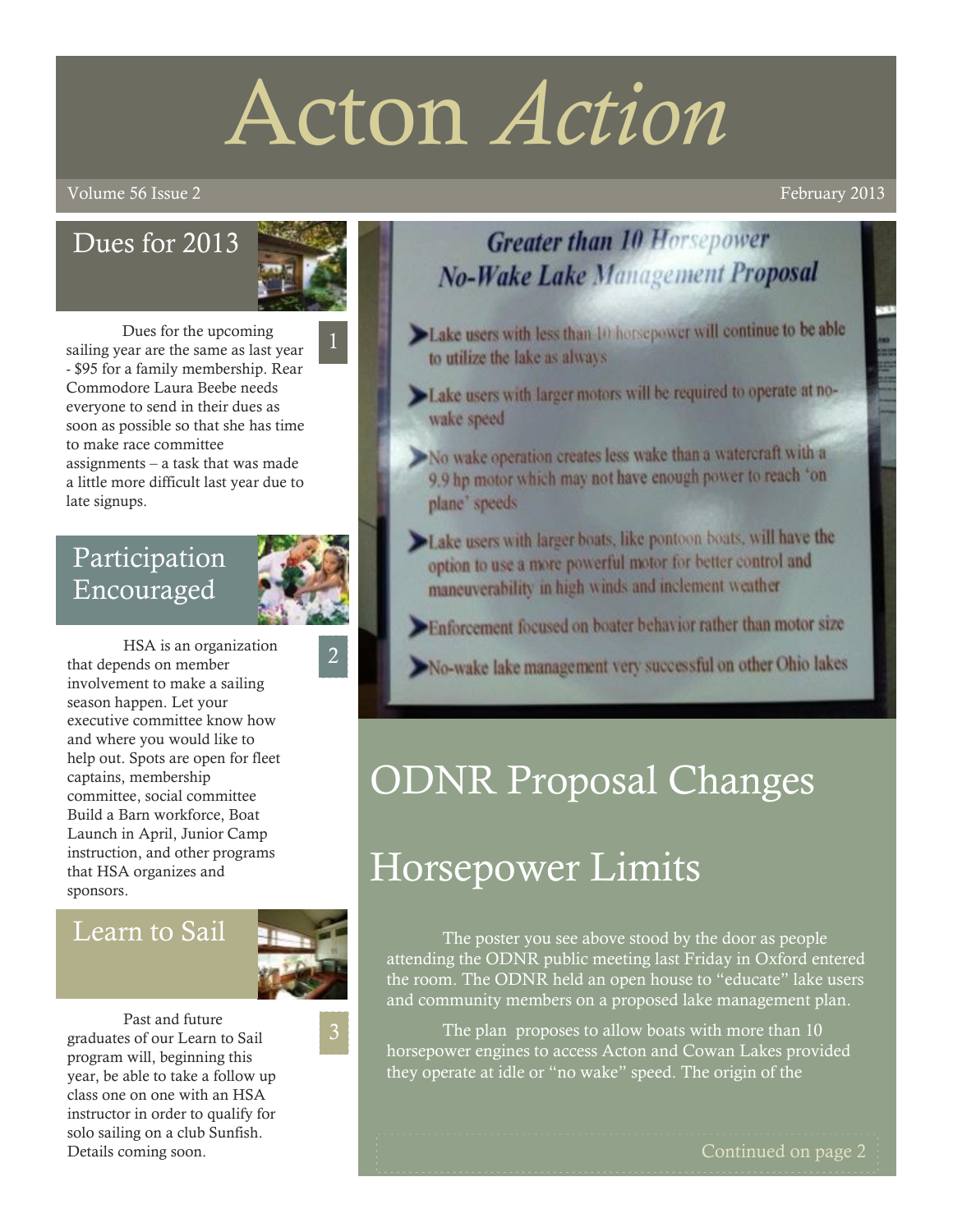

## ODNR Proposal Needs Your Input

If you are concerned about the change from 10 horsepower to unlimited "no wake" watercraft, you can still let the state know about those concerns.



The only HSA members in attendance at the February 15 meeting in Oxford were Jackie Schriever and yours truly, so the state has not heard from many of us.

Comments about the proposal are being accepted electronically in Columbus. Send your comments to [Watercraft@dnr.state.oh.us.](mailto:Watercraft@dnr.state.oh.us)

You can also mail comments to the ODNR at this address:

> ODNR, Division of Watercraft 2045 Morse Rd. Columbus, OH 43229

#### (Continued)

proposal is unclear, but it is the result of a survey conducted by the ODNR over the past year, according to ODNR watercraft representative Deb Green.

According to Green, the department used the results of what she called a "creel" survey in forming the proposal. This survey was apparently conducted by interviewing boaters as they entered or exited boat ramps at these two lakes.

What "CREEL" stands for as well as the spelling was not clear, as Green did not know. After looking at the ODNR website, we found that it was the name given to a survey conducted in 2012 and that it targeted fishermen. The contents of the survey are unknown since it is now closed.

The meeting was not a public speaking forum. Those who showed up simply had a opportunity to fill out a comment form about the proposal and talk to state officials. In addition to Green, two Hueston Woods representatives were there, including Mark Lockhart, Hueston Woods park manager, as well as ODNR's state chief Roger Norcross from Columbus.

The ODNR proposes monitoring boater behavior for a one year "trial" period and relying on enforcement to curb any abuses. It was pointed out by HSA member Jackie Schriever that the many reductions in park personnel over the past few years might make enforcement difficult.

Green told us that monitoring would be by five different agencies: Preble and Butler County sheriffs, watercraft officials, state park officials, and wildlife officers.

Many of those in attendance seemed to be fisherman, although there were a number of others filling out comment forms and speaking to state representatives.

If the proposal is implemented, we could see boats on Acton and Cowan Lakes soon using unlimited horsepower engines and trying out the new "no wake" enforcement.

Norcross said that he is a former Laser sailor and that he was sympathetic to our concerns. Norcross is a Columbus resident and sailed at Hoover Reservoir there, a large lake with a 10 horsepower limit.